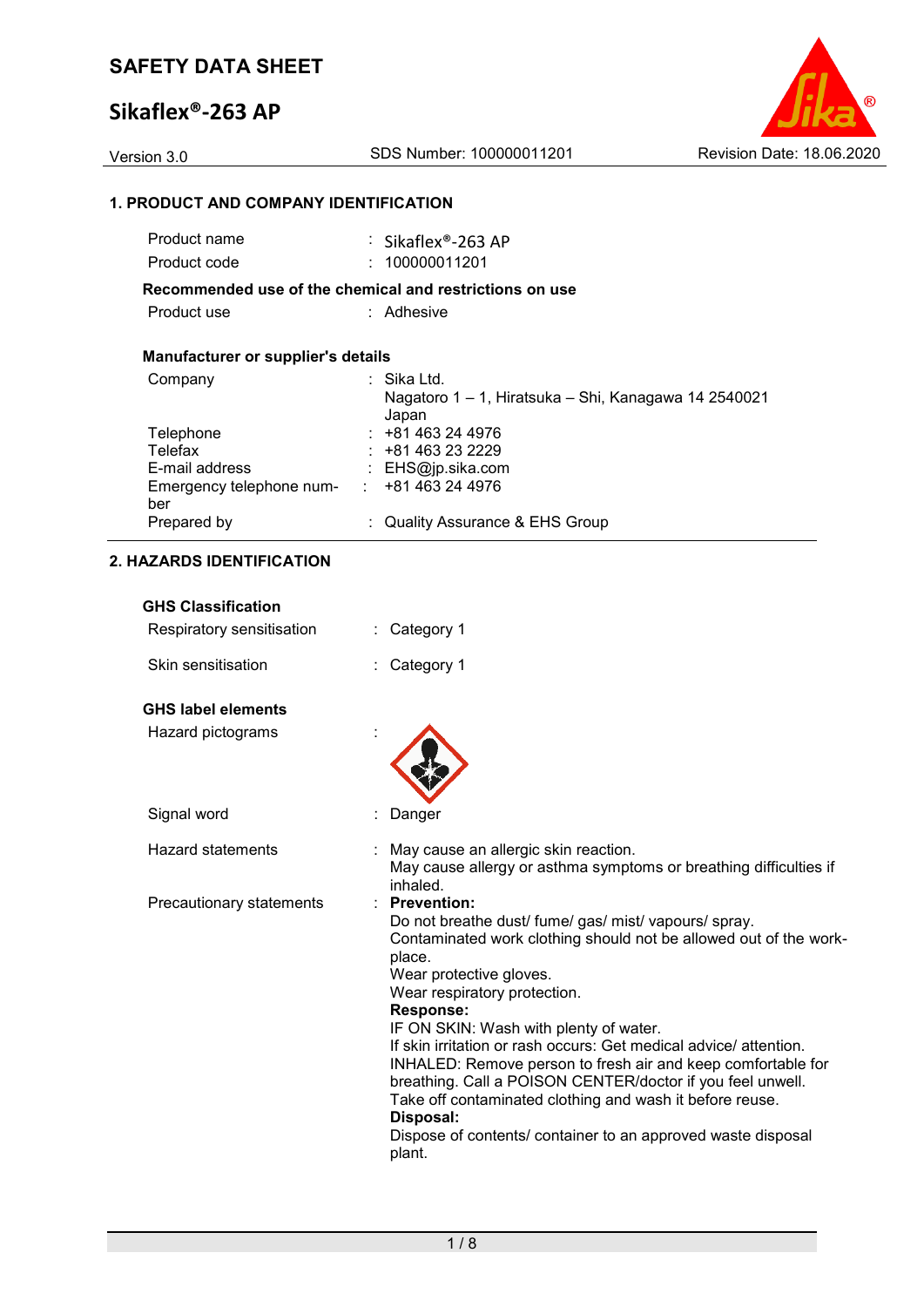### **Sikaflex®-263 AP**



**Other hazards which do not result in classification** None known.

### **3. COMPOSITION/INFORMATION ON INGREDIENTS**

Substance / Mixture : Mixture

### **Hazardous components**

| Chemical name                       | CAS-No.   | Concentration (%) | ENCS/ISHL |
|-------------------------------------|-----------|-------------------|-----------|
|                                     |           |                   | number    |
| 4,4'-methylenediphenyl diisocyanate | 101-68-8  | $>= 0.1 - 5.1$    | 4-118     |
| Carbon black                        | 1333-86-4 | $>=10 - 520$      |           |

### **4. FIRST AID MEASURES**

| General advice              | : Move out of dangerous area.<br>Consult a physician.          |
|-----------------------------|----------------------------------------------------------------|
|                             | Show this safety data sheet to the doctor in attendance.       |
| If inhaled                  | : Move to fresh air.                                           |
|                             | Consult a physician after significant exposure.                |
| In case of skin contact     | : Take off contaminated clothing and shoes immediately.        |
|                             | Wash off with soap and plenty of water.                        |
|                             | If symptoms persist, call a physician.                         |
| In case of eye contact      | : Remove contact lenses.                                       |
|                             | Keep eye wide open while rinsing.                              |
|                             | If eye irritation persists, consult a specialist.              |
| If swallowed                | : Clean mouth with water and drink afterwards plenty of water. |
|                             | Do not give milk or alcoholic beverages.                       |
|                             | Never give anything by mouth to an unconscious person.         |
| Most important symptoms     | : sensitising effects                                          |
| and effects, both acute and | Asthmatic appearance                                           |
| delayed                     | Allergic reactions                                             |
|                             | See Section 11 for more detailed information on health effects |
|                             | and symptoms.                                                  |
| Notes to physician          | : Treat symptomatically.                                       |

#### **5. FIREFIGHTING MEASURES**

| Suitable extinguishing media                                                            | : Use extinguishing measures that are appropriate to local cir-                                                         |
|-----------------------------------------------------------------------------------------|-------------------------------------------------------------------------------------------------------------------------|
| Hazardous combustion prod-                                                              | cumstances and the surrounding environment.                                                                             |
| ucts                                                                                    | : No hazardous combustion products are known                                                                            |
| Specific extinguishing meth-<br>ods<br>Special protective equipment<br>for firefighters | : Standard procedure for chemical fires.<br>$\therefore$ In the event of fire, wear self-contained breathing apparatus. |

### **6. ACCIDENTAL RELEASE MEASURES**

| Personal precautions, protec- | $\therefore$ Use personal protective equipment. |
|-------------------------------|-------------------------------------------------|
| tive equipment and emer-      | Deny access to unprotected persons.             |
| gency procedures              |                                                 |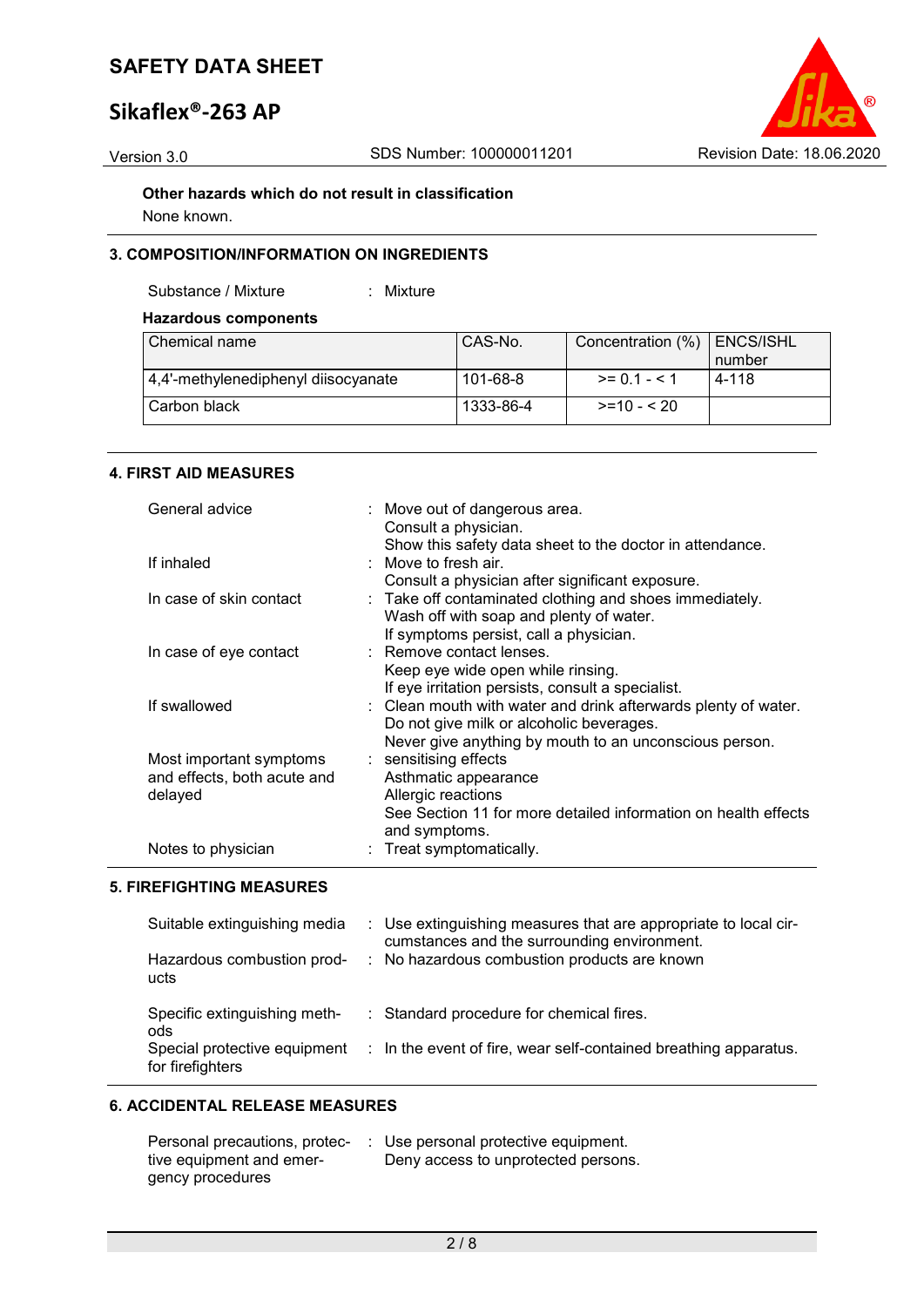Version 3.0 SDS

## **Sikaflex®-263 AP**

| aflex®-263 AP             |                                                                                                                              |                           |
|---------------------------|------------------------------------------------------------------------------------------------------------------------------|---------------------------|
| on 3.0                    | SDS Number: 100000011201                                                                                                     | Revision Date: 18.06.2020 |
| Environmental precautions | : Do not flush into surface water or sanitary sewer system.<br>If the product contaminates rivers and lakes or drains inform |                           |

| Methods and materials for<br>containment and cleaning up | : Soak up with inert absorbent material (e.g. sand, silica gel,<br>acid binder, universal binder, sawdust).<br>Keep in suitable, closed containers for disposal. |
|----------------------------------------------------------|------------------------------------------------------------------------------------------------------------------------------------------------------------------|
|----------------------------------------------------------|------------------------------------------------------------------------------------------------------------------------------------------------------------------|

respective authorities.

### **7. HANDLING AND STORAGE**

**Handling**

| fire and explosion                       | Advice on protection against : Normal measures for preventive fire protection.                                                                                                                                                                                                                                                                                                                                                                                                                                                                                                         |
|------------------------------------------|----------------------------------------------------------------------------------------------------------------------------------------------------------------------------------------------------------------------------------------------------------------------------------------------------------------------------------------------------------------------------------------------------------------------------------------------------------------------------------------------------------------------------------------------------------------------------------------|
| Advice on safe handling                  | : Do not breathe vapours or spray mist.<br>Avoid exceeding the given occupational exposure limits (see section<br>8).<br>Do not get in eyes, on skin, or on clothing.<br>For personal protection see section 8.<br>Persons with a history of skin sensitisation problems or asthma, al-<br>lergies, chronic or recurrent respiratory disease should not be em-<br>ployed in any process in which this mixture is being used.<br>Smoking, eating and drinking should be prohibited in the application<br>area.<br>Follow standard hygiene measures when handling chemical prod-<br>ucts |
| Avoidance of contact<br>Hygiene measures | $:$ No data available<br>: Handle in accordance with good industrial hygiene and safety prac-<br>tice.<br>When using do not eat or drink.<br>When using do not smoke.<br>Wash hands before breaks and at the end of workday.                                                                                                                                                                                                                                                                                                                                                           |
| <b>Storage</b>                           |                                                                                                                                                                                                                                                                                                                                                                                                                                                                                                                                                                                        |
| Conditions for safe storage              | : Keep container tightly closed in a dry and well-ventilated place.<br>Store in accordance with local regulations.                                                                                                                                                                                                                                                                                                                                                                                                                                                                     |
| Materials to avoid                       | : No special restrictions on storage with other products.                                                                                                                                                                                                                                                                                                                                                                                                                                                                                                                              |
|                                          |                                                                                                                                                                                                                                                                                                                                                                                                                                                                                                                                                                                        |

### **8. EXPOSURE CONTROLS/PERSONAL PROTECTION**

### **Threshold limit value and permissible exposure limits for each component in the work environment**

| Components                    | CAS-No.                                                           | Value type   | Control parame-         | <b>Basis</b> |
|-------------------------------|-------------------------------------------------------------------|--------------|-------------------------|--------------|
|                               |                                                                   | (Form of ex- | ters / Permissible      |              |
|                               |                                                                   | posure)      | concentration           |              |
| 4,4'-methylenediphenyl diiso- | 101-68-8                                                          | OEL-M        | $0.05 \,\mathrm{mg/m3}$ | JP OEL       |
| cvanate                       |                                                                   |              |                         | <b>JSOH</b>  |
|                               | Further information: Airway sensitizing agent; Group 1 substances |              |                         |              |
|                               | which induce allergic reactions in humans                         |              |                         |              |
|                               |                                                                   | TWA          | $0.005$ ppm             | <b>ACGIH</b> |

### **Personal protective equipment**

| Respiratory protection | Use respiratory protection unless adequate local exhaust ventila- |
|------------------------|-------------------------------------------------------------------|
|                        |                                                                   |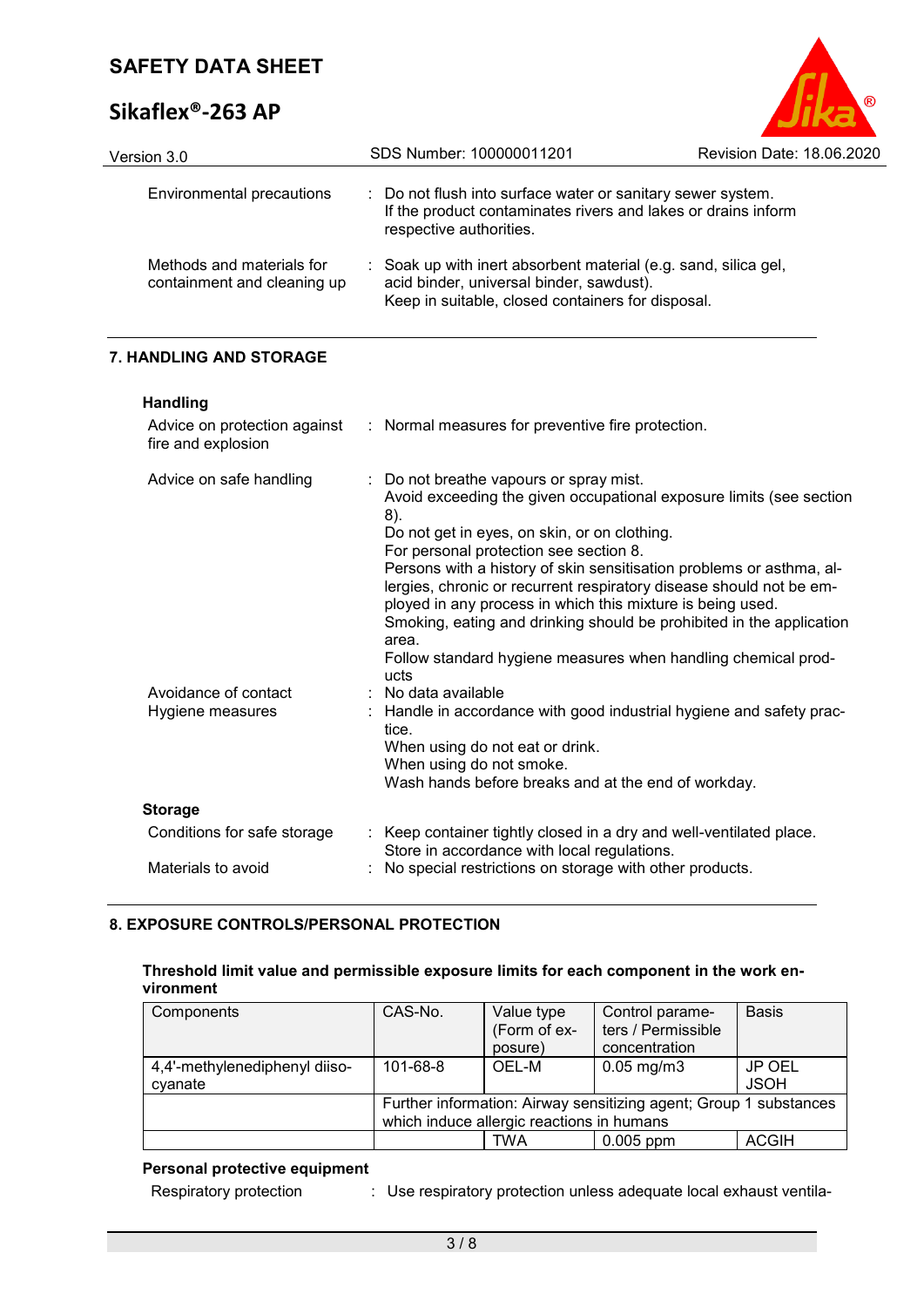## **Sikaflex®-263 AP**



| Version 3.0              | SDS Number: 100000011201                                                                                                                                                                                                                                                                                                                                                                                     | Revision Date: 18.06.2020 |  |
|--------------------------|--------------------------------------------------------------------------------------------------------------------------------------------------------------------------------------------------------------------------------------------------------------------------------------------------------------------------------------------------------------------------------------------------------------|---------------------------|--|
|                          | tion is provided or exposure assessment demonstrates that expo-<br>sures are within recommended exposure guidelines.<br>The filter class for the respirator must be suitable for the maximum<br>expected contaminant concentration (gas/vapour/aerosol/particu-<br>lates) that may arise when handling the product. If this concentra-<br>tion is exceeded, self-contained breathing apparatus must be used. |                           |  |
| Hand protection          | : Chemical-resistant, impervious gloves complying with an approved<br>standard should be worn at all times when handling chemical prod-<br>ucts if a risk assessment indicates this is necessary.                                                                                                                                                                                                            |                           |  |
| Eye protection           | : Safety eyewear complying with an approved standard should be<br>used when a risk assessment indicates this is necessary.                                                                                                                                                                                                                                                                                   |                           |  |
| Skin and body protection | : Choose body protection in relation to its type, to the concentration<br>and amount of dangerous substances, and to the specific work-<br>place.                                                                                                                                                                                                                                                            |                           |  |

### **9. PHYSICAL AND CHEMICAL PROPERTIES**

| Appearance                                  |   | Paste                                   |
|---------------------------------------------|---|-----------------------------------------|
| Colour                                      |   | <b>Black</b>                            |
| Odour                                       |   | Characteristic                          |
| <b>Odour Threshold</b>                      |   | No data available                       |
| pH                                          |   | Not applicable                          |
| Melting point/range / Freezing<br>point     | ÷ | No data available                       |
| Boiling point/boiling range                 | t | No data available                       |
| Flash point                                 |   | ca. 140 °C (284 °F), Method: Closed cup |
| Evaporation rate                            |   | No data available                       |
| Flammability                                |   | No data available                       |
| Upper explosion limit                       |   | No data available                       |
| Lower explosion limit                       |   | No data available                       |
| Vapour pressure                             |   | $0.01$ hPa $(0.01$ mmHg)                |
| Relative vapour density                     | t | No data available                       |
| Density                                     |   | ca. 1.28 g/cm3 (23 °C (73 °F))          |
| Solubility(ies)<br>Water solubility         |   | insoluble                               |
| Partition coefficient: n-oc-<br>tanol/water |   | No data available                       |
| Auto-ignition temperature                   |   | No data available                       |
| Decomposition temperature                   | ÷ | No data available                       |
| Viscosity                                   |   |                                         |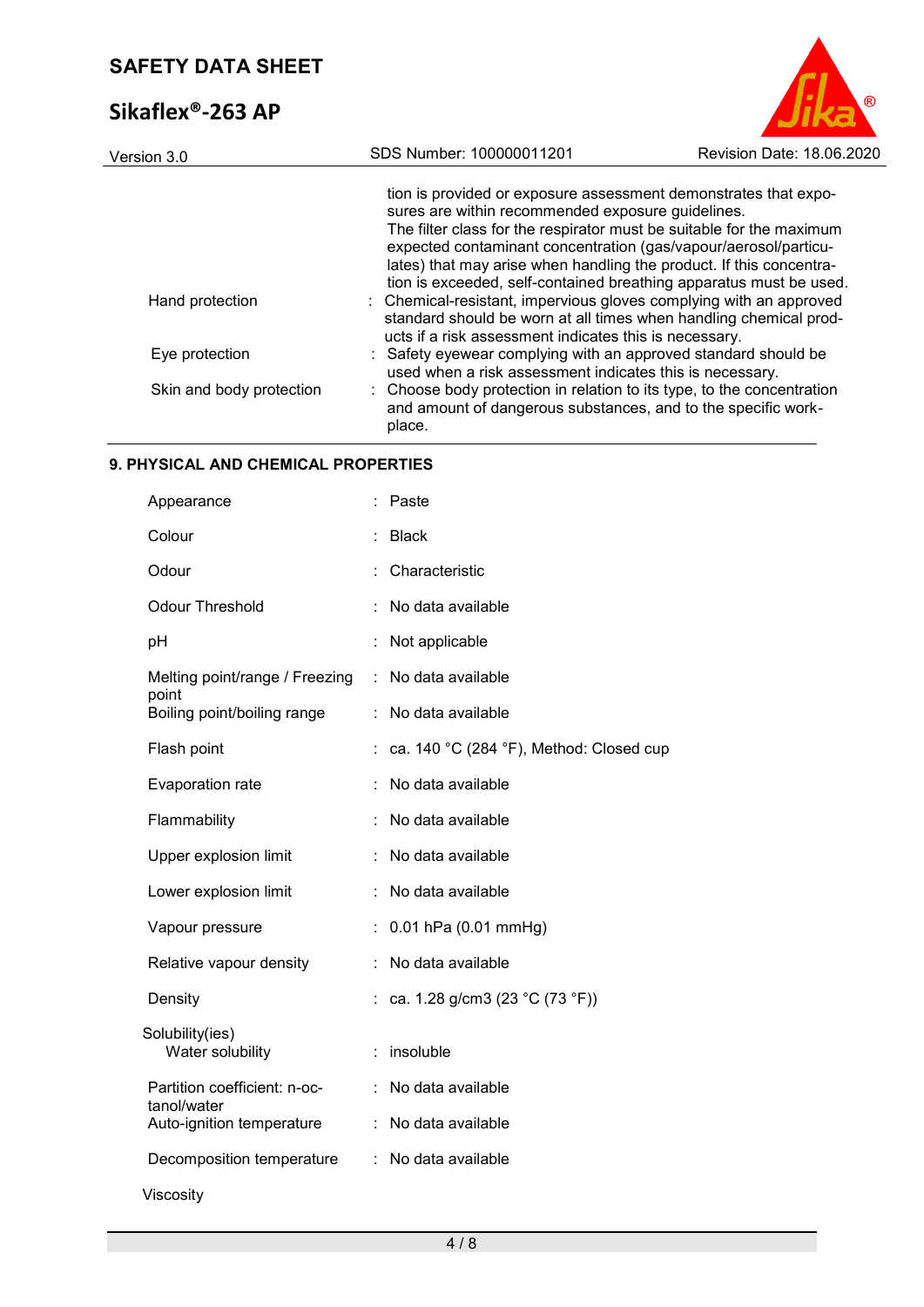### **Sikaflex®-263 AP**

| Version 3.0                 | SDS Number: 100000011201       | Revision Date: 18.06.2020 |
|-----------------------------|--------------------------------|---------------------------|
| Viscosity, dynamic          | $:$ No data available          |                           |
| Viscosity, kinematic        | : > 20.5 mm2/s (40 °C)         |                           |
| <b>Explosive properties</b> | $\therefore$ No data available |                           |
| Molecular weight            | $:$ No data available          |                           |
|                             |                                |                           |

### **10. STABILITY AND REACTIVITY**

| Reactivity                                                                           | : No dangerous reaction known under conditions of normal use.                                       |
|--------------------------------------------------------------------------------------|-----------------------------------------------------------------------------------------------------|
| Chemical stability                                                                   | : The product is chemically stable.                                                                 |
| tions                                                                                | Possibility of hazardous reac- : No hazards to be specially mentioned.                              |
| Conditions to avoid<br>Incompatible materials<br>Hazardous decomposition<br>products | : No data available<br>: No data available<br>: No decomposition if stored and applied as directed. |

### **11. TOXICOLOGICAL INFORMATION**

### **Acute toxicity**

Not classified based on available information.

### **Components:**

**Carbon black:**  $\therefore$  LD50 Oral (Rat): > 8,000 mg/kg

# **4,4'-methylenediphenyl diisocyanate:**

: Acute toxicity estimate: 1.5 mg/lTest atmosphere: dust/mist, Method: Expert judgement

### **Skin corrosion/irritation**

Not classified based on available information.

### **Serious eye damage/eye irritation**

Not classified based on available information.

### **Respiratory or skin sensitisation**

Skin sensitisation: May cause an allergic skin reaction Respiratory sensitisation: May cause allergy or asthma symptoms or breathing difficulties if inhaled.

### **Germ cell mutagenicity**

Not classified based on available information.

### **Carcinogenicity**

Not classified based on available information.

#### **Reproductive toxicity**

Not classified based on available information.

### **STOT - single exposure**

Not classified based on available information.

### **STOT - repeated exposure**

Not classified based on available information.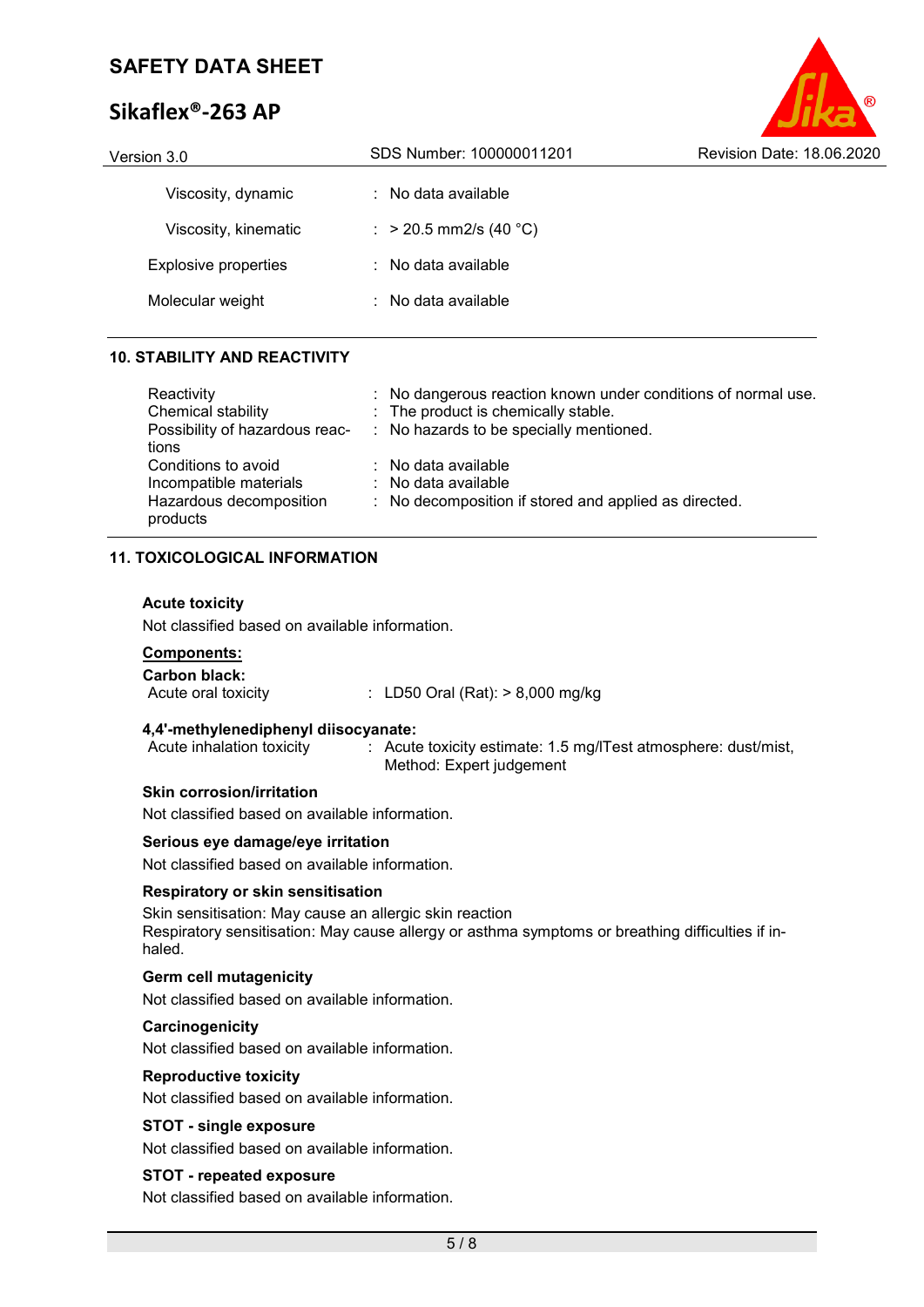### **Sikaflex®-263 AP**



#### **Aspiration toxicity**

Not classified based on available information.

### **12. ECOLOGICAL INFORMATION**

#### **Ecotoxicity**

### **Components:**

**Carbon black:**

 $\therefore$  LC50 (Brachydanio rerio (zebrafish)): > 1,000 mg/l Exposure time: 96 h

### **Persistence and degradability**

No data available

### **Persistence and degradability**

No data available

#### **Bioaccumulative potential**

No data available

#### **Mobility in soil**

No data available

### **Hazardous to the ozone layer**

Not applicable

#### **Other adverse effects**

#### **Product:**

Additional ecological information

: An environmental hazard cannot be excluded in the event of unprofessional handling or disposal

### **13. DISPOSAL CONSIDERATIONS**

| <b>Disposal methods</b> |                                                                                      |
|-------------------------|--------------------------------------------------------------------------------------|
| Waste from residues     | : The product should not be allowed to enter drains, water<br>courses or the soil.   |
|                         | Do not contaminate ponds, waterways or ditches with chemi-<br>cal or used container. |
|                         | Send to a licensed waste management company.                                         |
| Contaminated packaging  | : Empty remaining contents.                                                          |
|                         | Dispose of as unused product.                                                        |
|                         | Do not re-use empty containers.                                                      |

### **14. TRANSPORT INFORMATION**

#### **International Regulations**

#### **UNRTDG**

Not regulated as a dangerous good

#### **IATA-DGR**

Not regulated as a dangerous good

#### **IMDG-Code**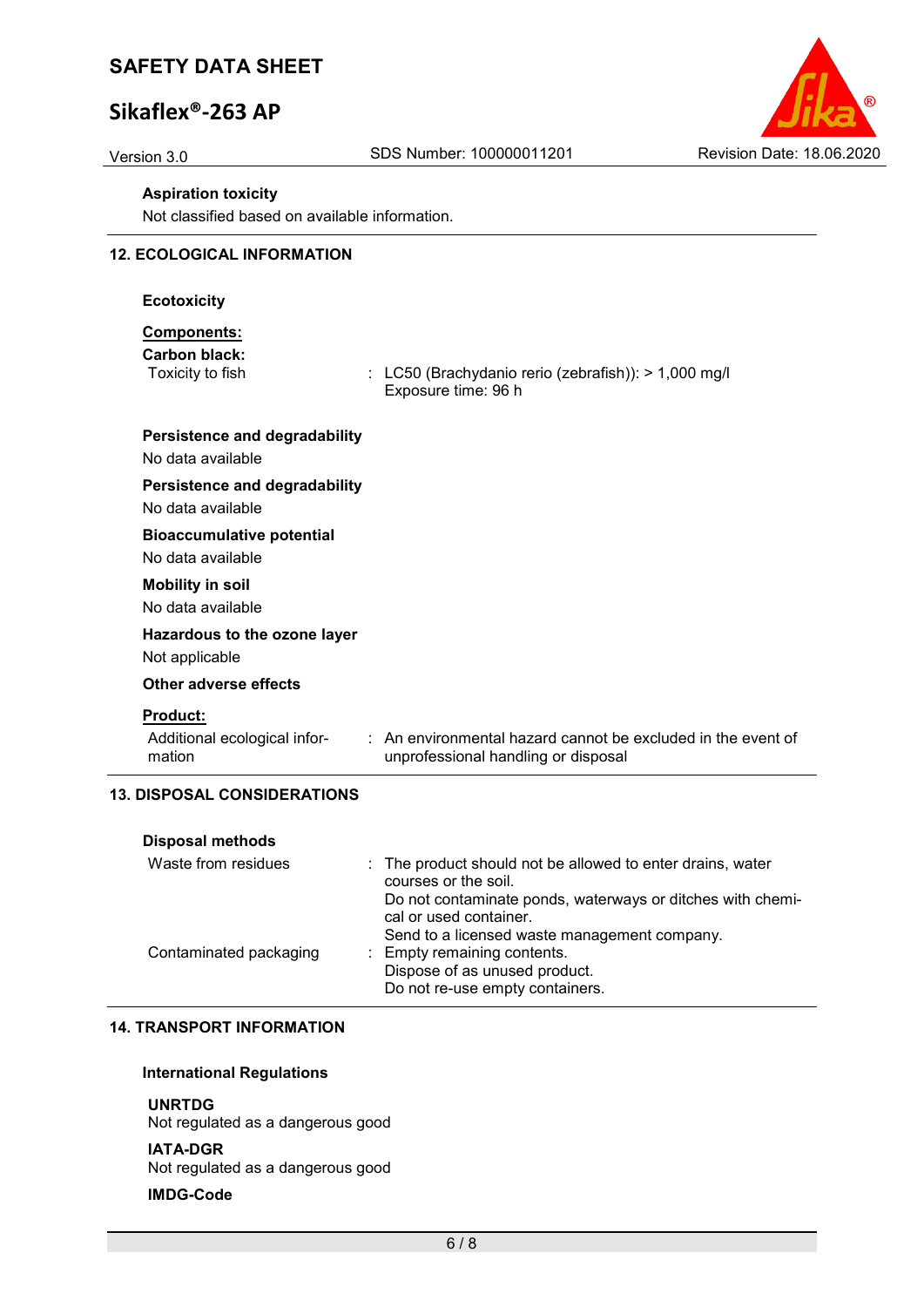### **Sikaflex®-263 AP**



Not regulated as a dangerous good

### **Transport in bulk according to Annex II of MARPOL 73/78 and the IBC Code**

Not applicable for product as supplied.

### **National Regulations**

Refer to section 15 for specific national regulation.

### **15. REGULATORY INFORMATION**

#### **Related Regulations**

**Fire Service Law** Not applicable

**Industrial Safety and Health Law**

#### **Harmful Substances Prohibited from Manufacture** Not applicable

**Harmful Substances Required Permission for Manufacture** Not applicable

**Substances Prevented From Impairment of Health** Not applicable

**Circular concerning Information on Chemicals having Mutagenicity - Annex 2: Information on Existing Chemicals having Mutagenicity** Not applicable

**Circular concerning Information on Chemicals having Mutagenicity - Annex 1: Information on Notified Substances having Mutagenicity** Not applicable

### **Substances Subject to be Notified Names**

Article 57-2 (Enforcement Order Table 9)

| Chemical name                         | Number | Concentration (%) |
|---------------------------------------|--------|-------------------|
| l Carbon black                        | 130    | $>=10 - 20$       |
| Methylenebis(4,1-phenylene) diisocya- | 599    | $>=01 - 1$        |
| nate                                  |        |                   |

#### **Substances Subject to be Indicated Names**

Article 57 (Enforcement Order Article 18)

| $\sim$<br>:`hemical<br>name | Number |
|-----------------------------|--------|
| black<br>arborٽ ت           | 130    |

**Ordinance on Prevention of Hazards Due to Specified Chemical Substances** Not applicable

#### **Ordinance on Prevention of Lead Poisoning** Not applicable

**Ordinance on Prevention of Tetraalkyl Lead Poisoning** Not applicable

**Ordinance on Prevention of Organic Solvent Poisoning** Not applicable

**Poisonous and Deleterious Substances Control Law** Not applicable